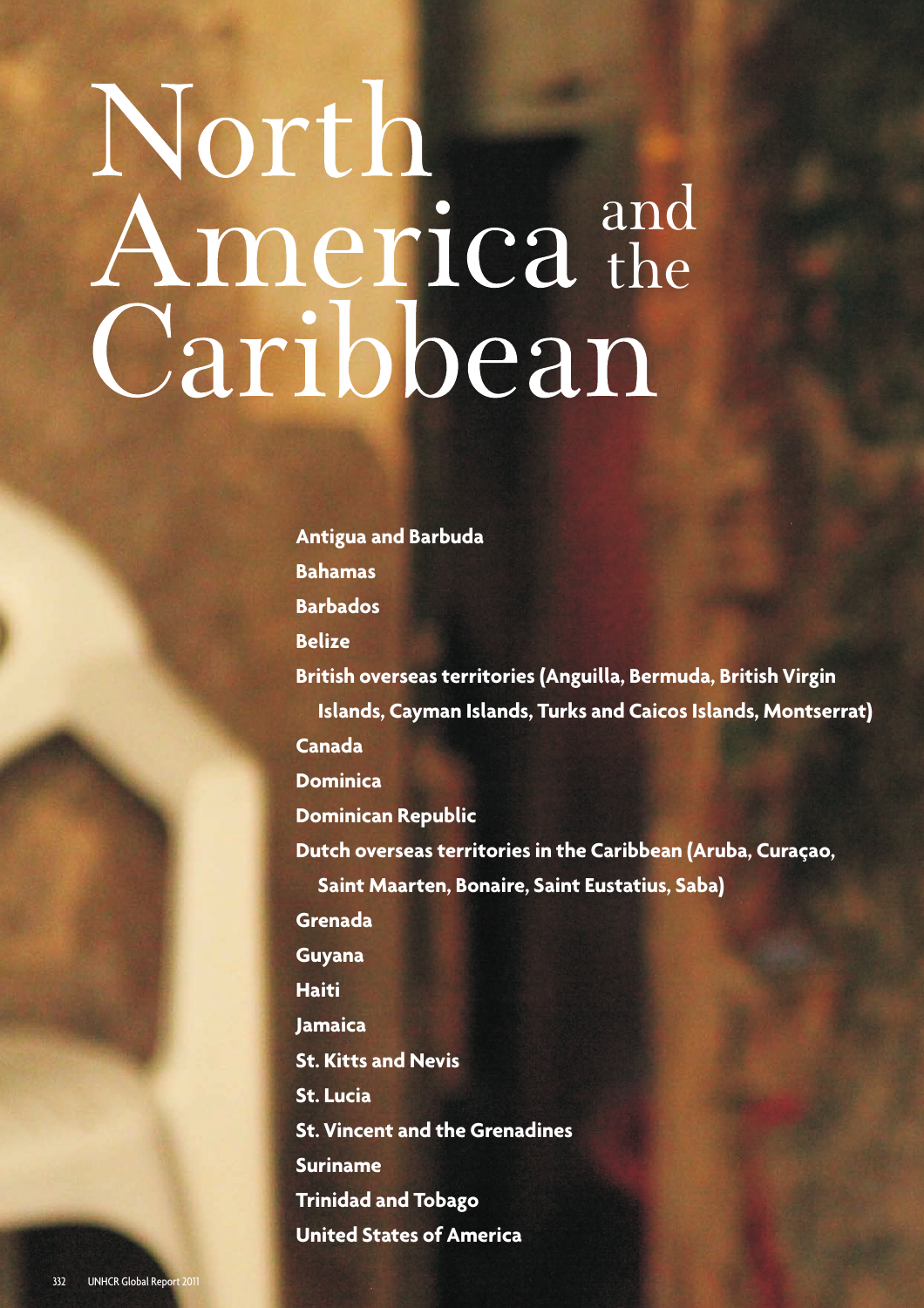A child in a settlement for displaced persons in Port-au-Prince, Haiti.

# OPERATIONAL HIGHLIGHTS

- The ministerial-level meeting facilitated by UNHCR in Geneva in December 2011 to mark the 50<sup>th</sup> and 60<sup>th</sup> anniversaries, respectively, of the Refugee and Statelessness Conventions saw a number of countries in the subregion either pledge to implement refugee laws or accede to the Statelessness Conventions. Some countries made commitments to reactivate refugee status determination (RSD) mechanisms and close protection gaps.
- UNHCR's monitoring activities in the subregion contributed to parole releases, improvements in detention conditions and the favourable consideration of alternatives to detention. UNHCR interventions in asylum procedures and in the courts led to positive results for a significant number of asylum-seekers.
- Training and public awareness programmes conducted by UNHCR resulted in a better understanding of the key precepts of international refugee law and the plight of persons of concern to UNHCR among government authorities and general populations.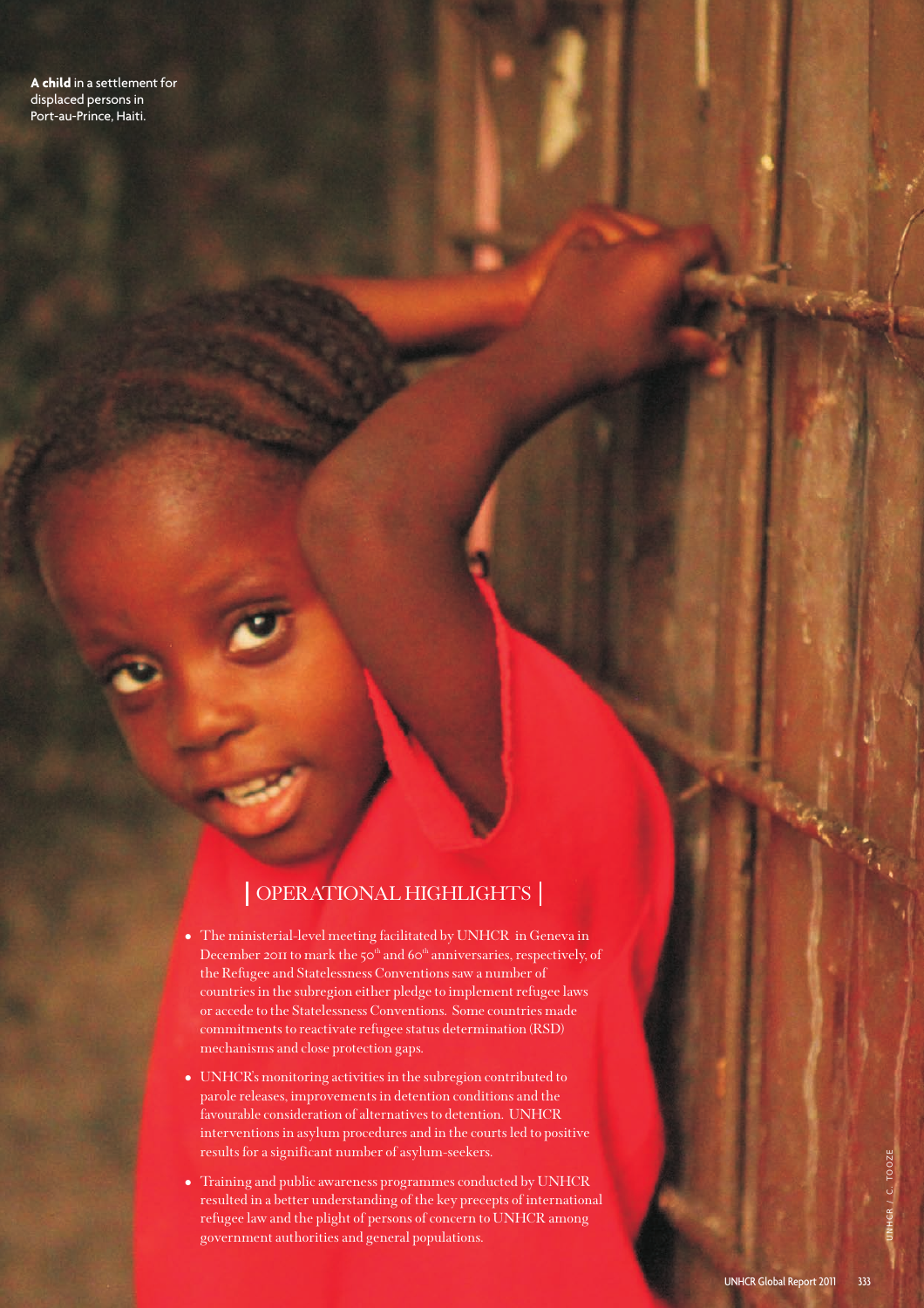#### NORTH AMERICA AND THE CARIBBEAN



- Greater participation by current and former refugees and IDPs in decision making on issues affecting their lives led to concrete progress towards durable solutions. The Refugee Congress involving 60 participants identified key issues and concerns for refugees, and led to follow-up advocacy by refugees with the United States Congress, and officials at the state and local levels on issues such as preserving benefits for disabled and elderly refugees.
- In Haiti, undocumented IDPs were given birth certificates and identity documents, while survivors of sexual and gender-based violence (SGBV) were provided shelter, mainly in dedicated safe houses, as well as livelihood support.
- In 2011, approximately 43,000 persons were accepted for resettlement in the United States of America and almost 7,000 in Canada, with the latter country announcing a 20 per cent increase in its resettlement quota for 2012.

## Working environment

The political climate in the United States did not permit progress on legislative proposals related to refugees, including those linked to protection and the overhaul of the immigration system. Meanwhile, additional security measures put in place in the United States, resulted in substantial delays in resettlement admissions and more denials. Nevertheless, admissions to the United States accounted for more than 70 per cent of all resettlement facilitated by UNHCR.

In Canada, irregular migration played a central role in the political and social debate. The Government enforced the removal of foreign nationals who had broken the law. Following the 2010 arrival by sea of a significant number of

Sri Lankan asylum-seekers, the Government introduced legislation in Parliament intended to discourage migrants from using smugglers by imposing long detention periods, restrictions on family reunification and other measures.

In the Caribbean and in Belize, the difficult economic situation and security-related issues affected the capacity of host countries to deliver protection. The quality of protection safeguards and screening in maritime mixed-migration flows remained of concern. A significant number of "boat people", largely from Haiti, have perished at sea, while countless migrants are systematically intercepted, detained and summarily returned.

With few exceptions, most countries in the Caribbean do not observe the advisory on the returns of Haitians issued by UNHCR and OHCHR in 2011. Some countries allow UNHCR to assist with processing refugee claims and permit refugees to remain on their territory, albeit with no local integration prospects, while UNHCR tries to find durable solutions for them. A surge in transnational organized crime in the Caribbean countries contributed to the hardening of attitudes against asylum-seekers and refugees.

# | Achievements and impact |

In the United States, the goals of UNHCR's campaigns marking the anniversaries of the Refugee and Statelessness Conventions were to ensure that: RSD decision-makers adopt an appropriate refugee definition; asylum-seekers have access to territory; detention conditions and alternatives to detention are in line with international standards; and unaccompanied and separated children receive special attention. UNHCR also sought to encourage the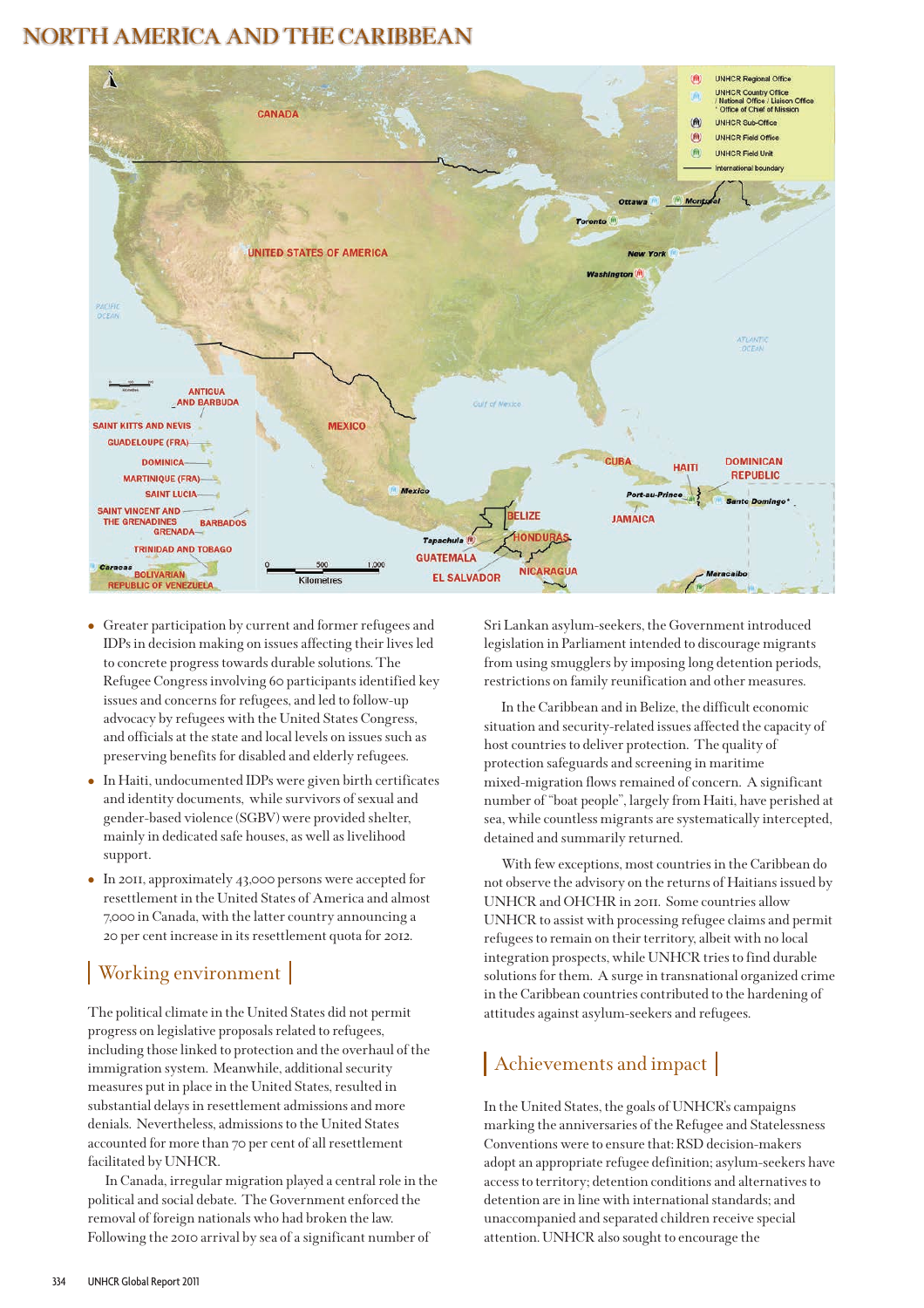#### NORTH AMERICA AND THE CARIBBEAN

participation of refugees and former refugees in decision-making on issues that affect their lives.

These efforts helped influence the very substantial pledges made by the United States at the ministerial meeting, such as: facilitating the monitoring by UNHCR of the screening for protection of unaccompanied and separated children along the southern border with Mexico; improving detainee release practices; granting greater access to the asylum process; and providing updated training related to identifying individuals with protection needs for law enforcement personnel participating in interdiction operations. In addition, UNHCR's work contributed to the Government's agreement to grant parole from detention to 79 per cent of arriving asylum-seekers.

In Canada, UNHCR continued to promote high standards in asylum policy and practice, as well as improved detention conditions and alternatives to detention. It also advocated for a generous resettlement environment. UNHCR provided inputs to the Government on various legislative proposals and continued its monitoring and advisory role in key areas, such as access to territory and asylum procedures, RSD and conditions of detention. Cooperation with the Canadian Border Services Agency was expanded through training and information sessions for hundreds of the agency's employees at airports and land borders, as well as for teachers at its staff college. UNHCR also provided training to Immigration and Refugee Board (IRB) decision-makers and observed hearings conducted by them.

In the Caribbean, UNHCR worked to ensure access to territory and accession to the Conventions. It lobbied for the adoption of regulations aimed at implementing fair and effective RSD mechanisms, conducting individual registration, and improving self-reliance and livelihoods. UNHCR also sought progress on statelessness and documentation issues, the prevention of SGBV, the provision of protection and/or durable solutions to survivors of sexual violence, and the availability of services for groups with specific needs, including women and children.

These efforts resulted in Haiti pledging to accede to the Statelessness Conventions, to adopt legislative and regulatory measures and to reform the system of birth registration and civil registry. The Dominican Republic pledged to strengthen its National Refugee Committee in collaboration with UNHCR. In Haiti, undocumented IDPs were given birth certificates. Extremely vulnerable IDPs and survivors of SGBV were given shelter, mainly in safe houses, and livelihood support.

#### | Constraints |

In the United States, the polarized political climate, exacerbated by the difficult economic situation, presented a major challenge to UNHCR. Solutions requiring legislative interventions could not be implemented. In the course of 2011, the authorities instituted new security checks that brought down the number of resettlement admissions. The slow economy and high unemployment made it difficult for refugees in the country to find and retain jobs. State and local governments had to cut or curtail many social services, including some vital to refugees. The economic strains in some communities created opposition to accepting more refugees. The media focus on domestic economic and financial matters made it difficult to engage the public on refugee issues.

In Canada, resource constraints continued to affect the RSD process. The number of asylum-seekers awaiting a decision stood at 41,000 at the end of 2011. While Canada made a commitment to increase resettlement arrivals, it has requested UNHCR to coordinate closely on further resettlement referrals in view of the large backlog.

In the Caribbean, the main constraints on UNHCR's protection agenda included a complex mixed-migration and maritime environment, the reluctance of States to institute asylum safeguards or engage in a meaningful dialogue on refugee issues, and the impact of the United States' interdiction policy and its disembarkation practice on mixed movements. Other hurdles included the lack of political will among Caribbean States to grant documentation, work permits and residency rights to refugees; the persistence of discriminatory and xenophobic practices *vis-à-vis* persons of concern to UNHCR; and a lack of capacity among UNHCR's implementing partners in the Dominican Republic and Haiti.

## | Operations |

In the United States, UNHCR continued to raise concern with the Government regarding the country's interdiction policy and practices, in order to ensure that they do not hinder asylum-seekers' access to fair and effective procedures. Another key priority was to address detention and expand the use of alternatives to it. UNHCR also focused on broader activities related to the anniversaries of the Conventions aimed at identifying the protection gaps in the United States and encouraging the authorities to adopt

| Country                                            |                          | <b>PILLAR1</b><br><b>Refugee</b><br>programme | PILLAR <sub>2</sub><br><b>Stateless</b><br>programme | PILLAR 4<br><b>IDP</b><br>projects | Total      |
|----------------------------------------------------|--------------------------|-----------------------------------------------|------------------------------------------------------|------------------------------------|------------|
| Canada                                             | Budget                   | 2,321,843                                     | $\mathbf{O}$                                         | $\mathbf 0$                        | 2,321,843  |
|                                                    | Expenditure              | 1,871,665                                     | $\mathbf 0$                                          | $\mathbf 0$                        | 1,871,665  |
| <b>United States of America</b><br>Regional Office | Budget                   | 6,452,322                                     | 2,372,077                                            | 6,477,459                          | 15,301,858 |
|                                                    | Expenditure              | 5,573,635                                     | 1,106,965                                            | 1,863,358                          | 8,543,958  |
|                                                    | <b>Total budget</b>      | 8,774,165                                     | 2,372,077                                            | 6,477,459                          | 17,623,701 |
|                                                    | <b>Total expenditure</b> | 7,445,300                                     | 1,106,965                                            | 1,863,358                          | 10,415,623 |

#### **Budget and expenditure in North America and the Caribbean** | USD

1 Includes Puerto Rico, the US Virgin Islands, 12 Independent Caribbean States, 3 other CARICOM States and UK and Dutch territories in coordination with the Europe Bureau.